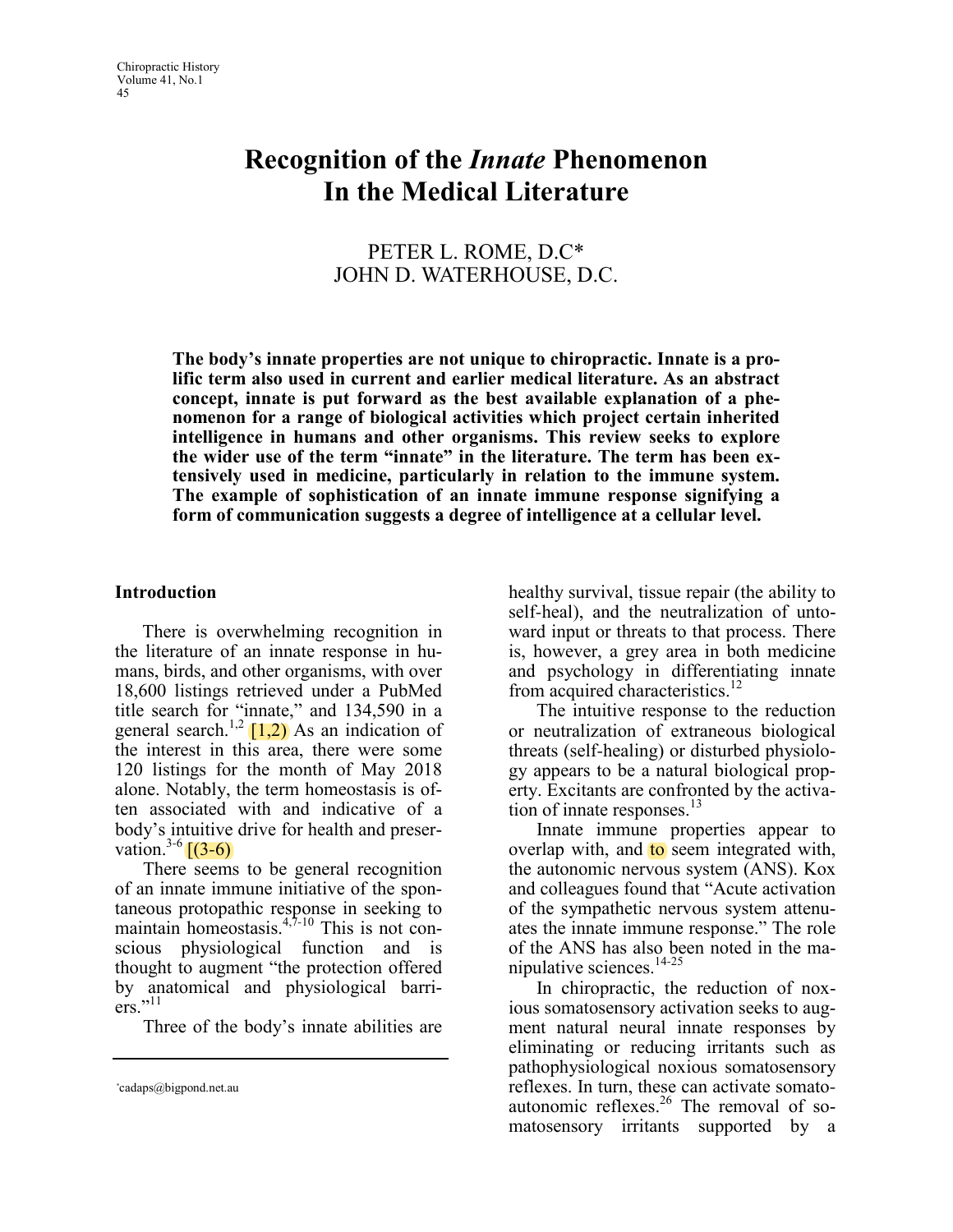healthy diet, exercise, minimal stress, and adequate rest are thought to facilitate optimal innate physiological function.27,28

### Review

Apart from an immune response, an innate element has been associated with a range of other biological activities. These include acute inflammation,<sup>29</sup> tissue injury,<sup>29</sup> behavior,<sup>30-31</sup> psychology,<sup>32,33</sup> atherosclerosis,  $34 \text{ jschemia}$ ,  $35 \text{ imnate}$  (instinctive) behaviors,  $36,37$  memory,  $38$  and fear and threats,<sup>39,40</sup> as well as the sucking and grasp reflexes in infants, and early number competency $41$ .

Following injury or exposure to pathogens, the body's instinctive response seeks to heal or defend itself without conscious acknowledgement of its own inherent ability. As such, its existence must be assumed as a physiological property in a similar way that the body's energy cannot be physically demonstrated as an entity.

There are numerous examples of what is considered innate behavior throughout the animal kingdom as well, with this phenomenon being noted in spiders, birds, caterpillars, dolphins and bees.  $36,42$ 

Some 110 years ago, D.D. Palmer philosophized about the body's innate properties in his 1910 textbook. This included specific reference to an *innate nervous sys*- $\frac{12}{100}$ .  $\frac{43(p.491-502)}{200}$ 

## Innate

In assessing the term *innate*, it is appropriate to review synonyms and definitions. These indicate a natural biological property that tends to be taken for granted as a normal function.

The Cambridge English Dictionary defines "An innate quality or ability as one that you were born with, not one you have learned." The Merriam*-*Webster Medical Dictionary defines innate as "existing in, belonging to, or determined by factors present in an individual from birth."

A search using the term innate in the title box of PubMed in December 2020 found that there were 18,588 listings that covered 1,859 pages. The 'timeline' window displays only 184 entries from 1814 to 1995 - approximately one per year, then rapid growth in numbers to the present day.

The range of synonyms for *innate* also convey a deeper appreciation of this fundamental but latent facility.<sup>44,45</sup> They include:

| <b>Basic</b>               | Built-In    | Congenital  |
|----------------------------|-------------|-------------|
| Deep-Seated                | Essential   | Fundamental |
| <b>Inhred</b>              | Inhorn      | Inbuilt     |
| Ingrained                  | Ingrown     | Inherent    |
| Inherited                  | Instinctive | Intrinsic   |
| Intuitive                  | Natural     | Organic     |
| Quintessential Spontaneous |             | Unlearned   |
|                            |             |             |

#### Untaught

In further examples, it has been proposed that instinct, behavior and recuperative powers are also examples of innate capabilities.<sup>46-48</sup>

In order to seek further clarity, it is worth considering antonyms for *innate*.<sup>49,50</sup> These include:

| Accidental | Acquired  | Conditioned |
|------------|-----------|-------------|
| Cultivated | Extrinsic | Incidental  |
| Learned    | Unnatural |             |

Sweet and Mansell $51$  recognize wound healing as an innate property and nominate a cut as an example. They suggest this as empirical evidence of inherent physiological healing system.

A group of 51 sociologists reported that emotions are not considered an innate ability. $52$ 

## Innate Intelligence

Innate intelligence has been defined by Ayan as "that intelligence which resides within the body of every living thing. The best example of this is pregnancy. The first system to develop in-utero is the nervous system. This then becomes the conduit by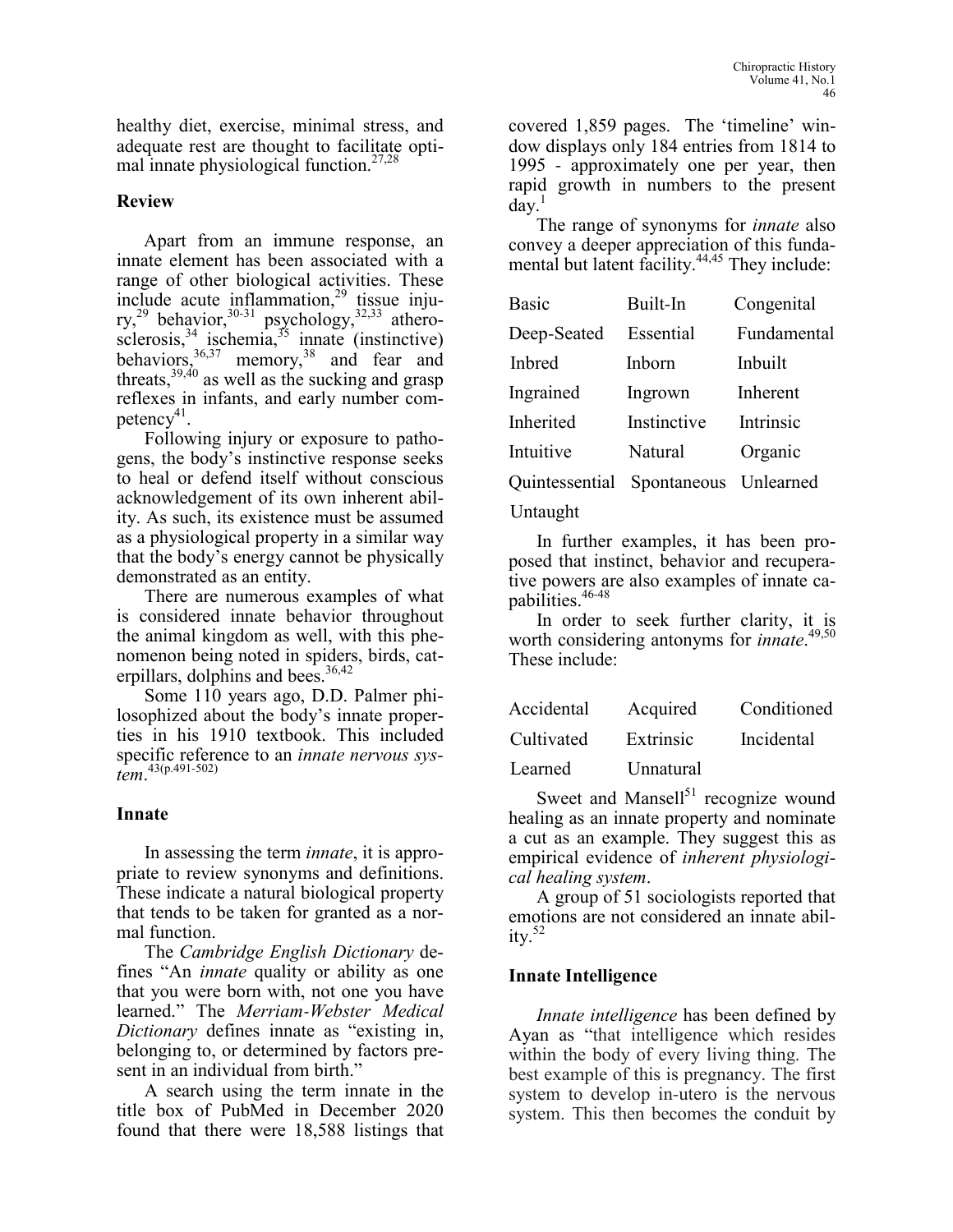which our amazing bodies may begin to develop and differentiate."<sup>53</sup>

The following synonyms for *innate in*telligence essentially place the term in a clearer perspective.<sup>54,55</sup>

Common sense Faculties Intellectual gifts

#### Nous Senses Wits

The term "*innate intelligence*" is listed thirteen times on PubMed with just five of these listings in chiropractic journals.<sup>36</sup> Two of eight medical citations of the term are dated 2018, and the earliest in the index is 2003 by Scarmeas and Stern.<sup>57</sup> This is some 93 years after Palmer first published the term.<sup>43(pp.491)</sup> It is suggested here that this is not a spiritual element; it is fundamental physiology.

Morgan claims that use of the term "innate intelligence remains an untestable enigma that isolates chiropractic and impedes its acceptance as a legitimate health science."<sup>58</sup> It is difficult to reconcile this view, given the medical papers that recognize the term and the huge volume that recognize human innate responses.

Other biological facilities of spontaneous instinctive behavior which cannot be physically demonstrated may include falling asleep, the sense of a physical presence, and circadian rhythm. In addition, Patnaik states clearly that "Responses of living cells to their environment suggest that they possess some 'innate intelligence'."<sup>59,60</sup>

Gottfried, a medical doctor, stated, "... there's this innate intelligence to our bodies that is so powerful, and I feel that we have developed all these ways to create obstacles to that innate intelligence."<sup>61</sup>

Weingartner defines innate intelligence as "the intelligence wired into you that governs every single act in your body. Every single chemical reaction, every tissue formation, and every bacterial invasion that is fought off is controlled and coordinated by this innate intelligence. Every living thing has an innate intelligence." $62$ 

As intelligence has been identified as the ability to perceive as one of its properties, innate may be identified with a number of synonyms for intelligence which include: $^{63,64}$ 

| Acuity      | Capacity | <b>Cleverness</b> |
|-------------|----------|-------------------|
| $\sim\cdot$ |          |                   |

Discernment Perceptiveness Perspicacity

Sagacity

It is suggested that if intelligence is innate, then innate has intelligence.

#### Innate Immune System

As an indication as to the recognition and activities regarding the hypothesis of innate immunity, there are two journals listed on PubMed that incorporate the term: The Journal of Innate Immunity and Innate Immunity. Both have published hundreds of papers over a decade.<sup>1,65-68</sup>

Innate immunity is a significant part of the medical model. Lamotte states, "The innate immune system springs into action as the first line of defense, followed by the adaptive immune system, which sends killer T-cells, antibodies and other soldiers into combat."<sup>69</sup>

The innate immune response has been described further as "the body's first line of defense against infection. It is nonspecific and so reacts the same way to anything that the body identifies as foreign or non-self. ... These are the physical, physiological, chemical and biological barriers that make up the innate immune response."70,71

Stedman's Medical Dictionary (2002) defines innate immunity as "Immunity that occurs naturally as a result of a person's genetic constitution or physiology and does not arise from a previous infection or vaccination. (Also): genetic immunity inherent immunity native immunity natural immunity nonspecific immunity."

In a further elucidation, "Innate immunity refers to nonspecific defense mechanisms that come into play immediately or within hours of an antigen's appearance in the body. These mechanisms include physical barriers such as skin, chemicals in the blood, and immune system cells that attack foreign cells in the body."<sup>72</sup>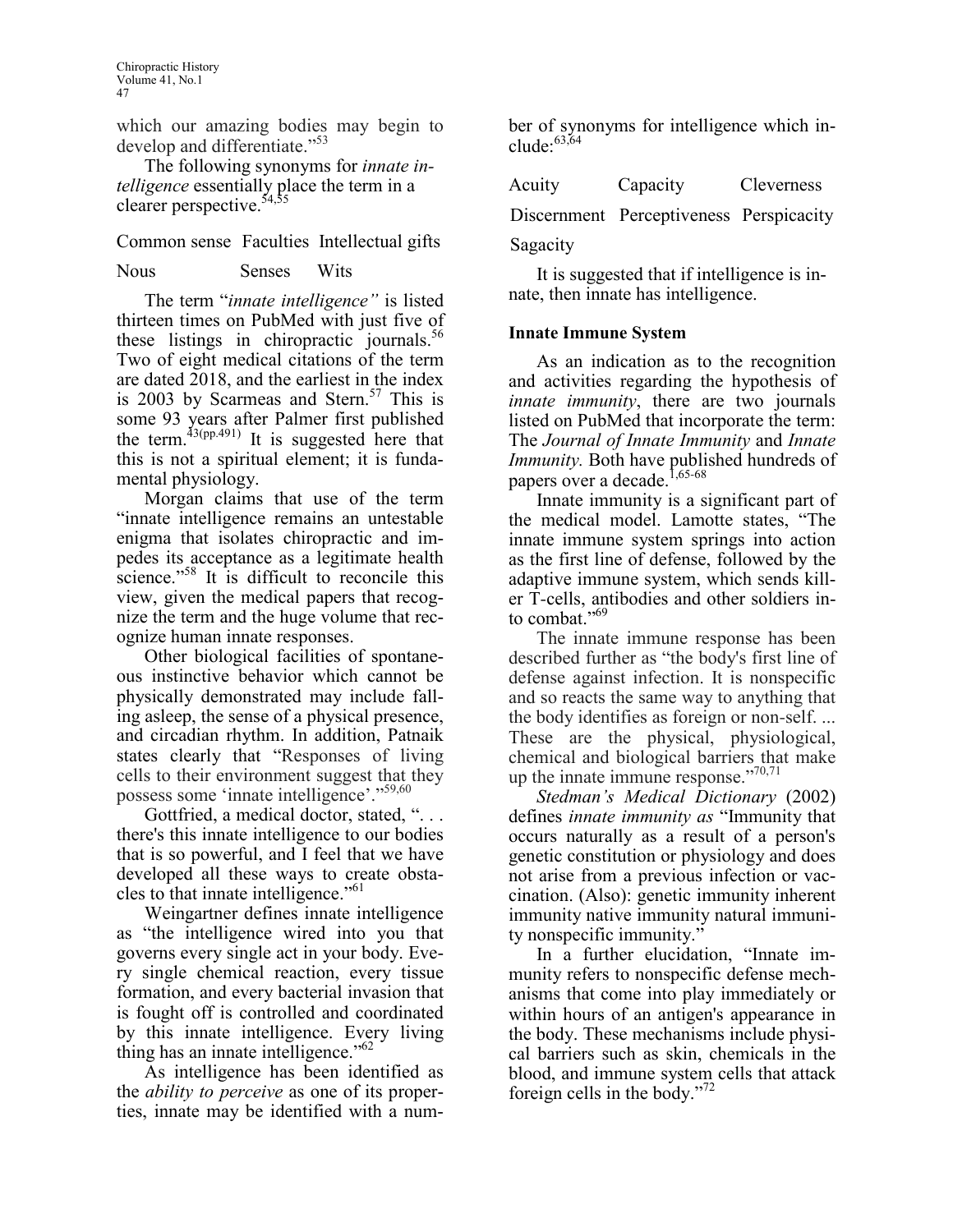Khaitov (2006) stated in a paper on the physiology of innate immunity, "The mechanisms of innate immunity functioning (is) the first row of counteraction (resistance) to infectious agents are reviewed."<sup>73</sup>

## Homeostasis

Homeostasis is the state of instinctively maintaining a stable and optimal physiological state. It involves a wide range of biological functions one of which is now thought to include social sciences.<sup>74</sup>Homeostasis may be based largely on the concept of empiricism. It seeks to maintain a biologically stable and balanced physiology in order to survive and thrive.<sup>7</sup>

Innate immunity is intimately related to homeostasis which is seeks to establish and maintain. Guia and colleagues state that "innate lymphoid cells are involved in the maintenance of homeostasis and the regulation of immunity."<sup>76</sup> Under the heading Post*-*modern healthcare: collaboration and integration, the medical doctor Peters presented a detailed case for a blending of vitalism and mechanistic models towards homeostasis in healthcare.<sup>77</sup>Rankin and Artis discuss cell to cell communication and review the integration of "mammalian immune system senses and interacts with other complex organ systems to maintain tissue and whole-body homeostasis, as well as regulating physiology throughout the body as such functions as tissue repair, thermogenesis, and metabolic states."<sup>8</sup>

## Discussion

Apart from instinctive innate responses there are also behavioral innate responses. This rather extensive list includes such biological homeostatic processes as blinking, shivering, yawning, and the withdrawal reflex of pulling one's hand away from a sharp point or hot plate.<sup>78</sup>

In 1983, Jänig stated that the autonomic and somatic nervous systems operate hand in hand with the ANS, innervating the smooth muscles of all organs and glands to

maintain homeostasis and allostasis. Allostasis is the *process* to attain or strive to attain homeostasis. As such, it is one of the body's innate properties.<sup>19</sup>

Jänig also states that homeostasis is dependent upon the physiology of the autonomic and neuro-endocrine systems, and that these operate in adapting to unpredictable environments and within a physiological dynamic range. It is noted however that current understanding is not clear as to how these changes occur.<sup>79(p.87-89,111-144)</sup>

## Vertebral Subluxations

Like gravity, subluxations or a headache, there can be limited 'hard evidence' as to their existence, but there is the strong experiential, clinical, and circumstantial evidence as to the physiology and pathophysiology involvement with innate functions. The existence of subluxations may be assessed under similar circumstances to that of innate behaviour although it is suggested here that empirical and research evidence is overwhelmingly indicative of this clinical finding.

Medicine recognizes the body's innate properties in relation to the immune system. It has however been critical of chiropractors who claim that by manually normalizing functional aspects of the body, its innate ability – its natural tendency - to heal and strive towards homeostasis, is a natural biological property. A paper on innate and innate intelligence with the vast majority of reference citations drawn from medical papers should serve to neutralize reservations of those who feel innate is not a factor in relation to chiropractic.

By removing the sensory irritation to tissue as in noxious irritation, signs and symptoms, or tissue damage, must allow or help the tissue to recover more rapidly. The body's ability to recover is an innate property. If exacerbating factors are removed an infection for example, the tissue begins to heal. Similarly reopening a wound would delay healing.

As with other innate functions, a mechanism by which removal of spinal subluxa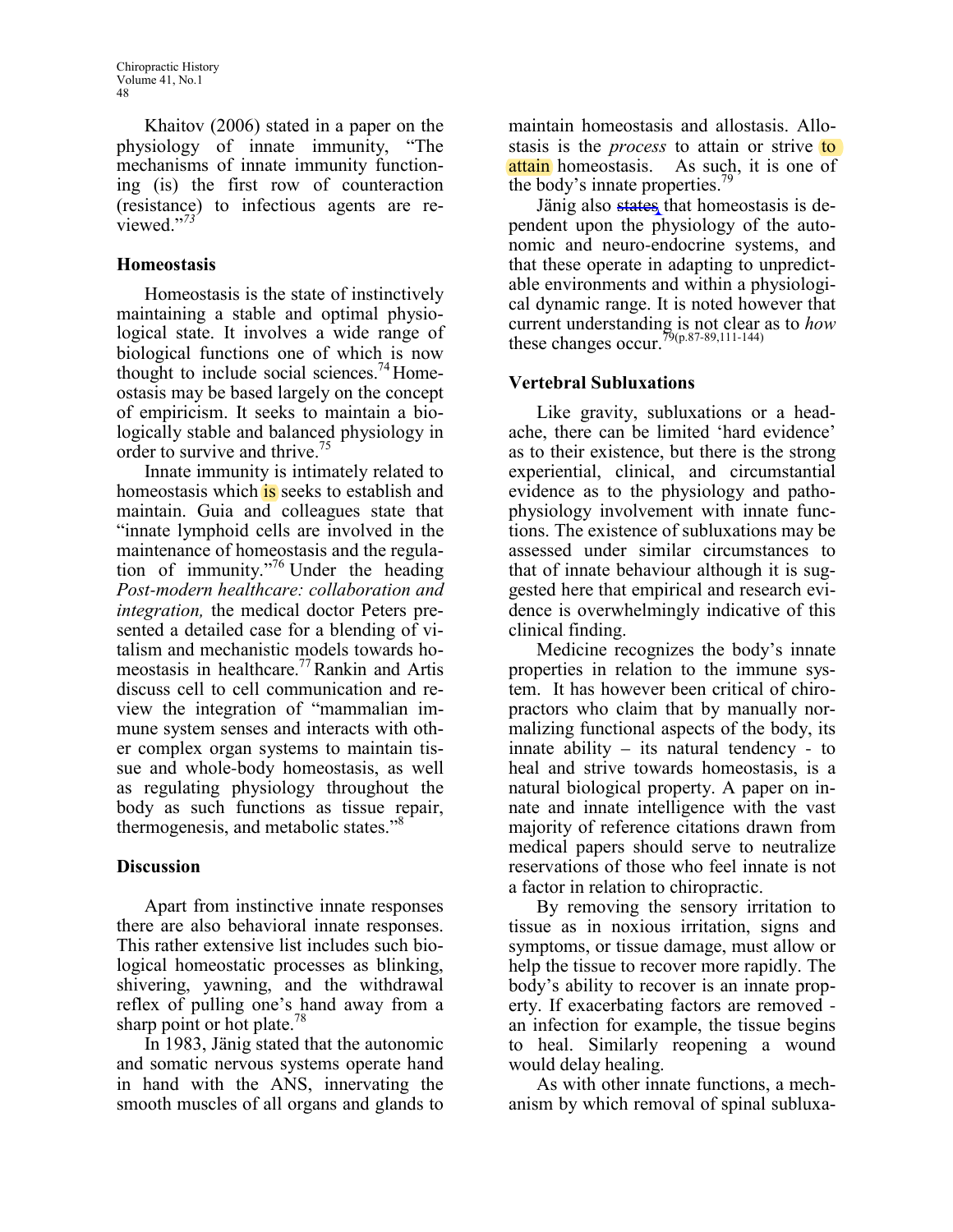tions facilitates innate healing is yet to be identified, even though the clinical benefits and effects are apparent. The concept is subject to the best current available explanation in the absence of evidence to the contrary.

#### Conclusion

This review discusses the recognition of the term innate in the literature, a term that has been widely used in medicine

There appears to be a certain resistance to the term innate when used by the chiropractic profession, but we suggest this is an assumed position not an informed one given the volume of evidence in its recognition.

The fundamental concept of chiropractic is to restore physical and physiological function, through optimal neurological restoration where manually possible. This may include easing of pain, improve mobility, neutralize somatosensory noxious neural input and improve the body's physiological functions be that articular (somato), systemic (visceral) or neurological. Because of the inherent biological allogenic capabilities, removal of such impediments and irritants must assist in the natural trend<br>to restore homeostasis. Without these to restore homeostasis. properties, the body would not heal injuries or recover from illnesses.

It is suggested here that one of the roles of chiropractic spinal care is to seek to facilitate the innate state of normal function. Such a hypothesis is not so different from the role suggested for innate ability cited in the medical literature here in relation to immune function, behavior, and physiology.

Innate should therefore be applicable when appropriate in other health fields.

#### Notes

1. https://pubmed.ncbi.nlm.nih.gov/? term=innate&schema=alltitle Dec 12, 2020. 3. Klose, C.S.N., Artis, D. (2016). Innate lymphoid cells as regulators of immunity, inflammation and tissue homeostasis. Nature Immunology, 17, 765-74.

4. Ignacio, A., Breda, C.N.S., Camara, N.O.S. (2017). Innate lymphoid cells in tissue homeostasis and disease. World Journal of Hepatology, 9(23), 979-89.

5. Wells, J.M., Loonen, L.M.P., Karczewski, J.M. (2010). The role of innate signalling in the homeostasis of tolerance and immunity in the intestine. International Journal Medical Microbiology, 300  $(1), 41-48.$ 

6. Learned behaviours. Khan Academy. https:// www.khanacademy.org/science/ap-biology/ecology -ap/responses-to-the-environment/a/learnedbehaviors

7. Guia, S., Fenis, A., Vivier, E., Narni-Mancinelli, E. (2018). Activating and inhibitory receptors expressed on innate lymphoid cells. Seminars in Immunopathology. doi: 10.1007/s00281-018-0685-x.

8. Rankin, L.C., Artis, D. (2018). Beyond defense: emerging functions of the immune system in regulating complex tissue physiology. Cell,173(3), 554- 567.

9. Karagiannis, F., & Wilhelm, C. (2018) Innate lymphoid cells – key immune integrators of overall body homeostasis. Seminars in Immunopathology. doi: 10.1007/s00281-018-0684-y

10. Whitsett, J.A. (2010). The intersection of surfactant homeostasis and innate host defense of the lung: lessons from newborn infants. Innate Immunity, 16(3):138-142

11. Turvey, S.E., Broide, D.H. (2010). Innate immunity. Journal Allergy and Clinical Immunology, 125(2 Suppl 2), S24.

12. Griffiths P. (2009). The distinction between innate and acquired characteristics. Stanford Encyclopaedia of Philosophy. https:// plato.stanford.edu/entries/innate-acquired/#6 2009

13. Carrillo, J. L., Rodríguez, F. P., Coronado, O. G., García, M. A., & amp; Cordero, J. F. (2017). Physiology and pathology of innate immune response against pathogens. Physiology and Pathology of Immunology. https://doi.org/10.5772/ intechopen.70556

<sup>2.</sup> https://pubmed.ncbi.nlm.nih.gov/?term=innate. Dec 12, 2020.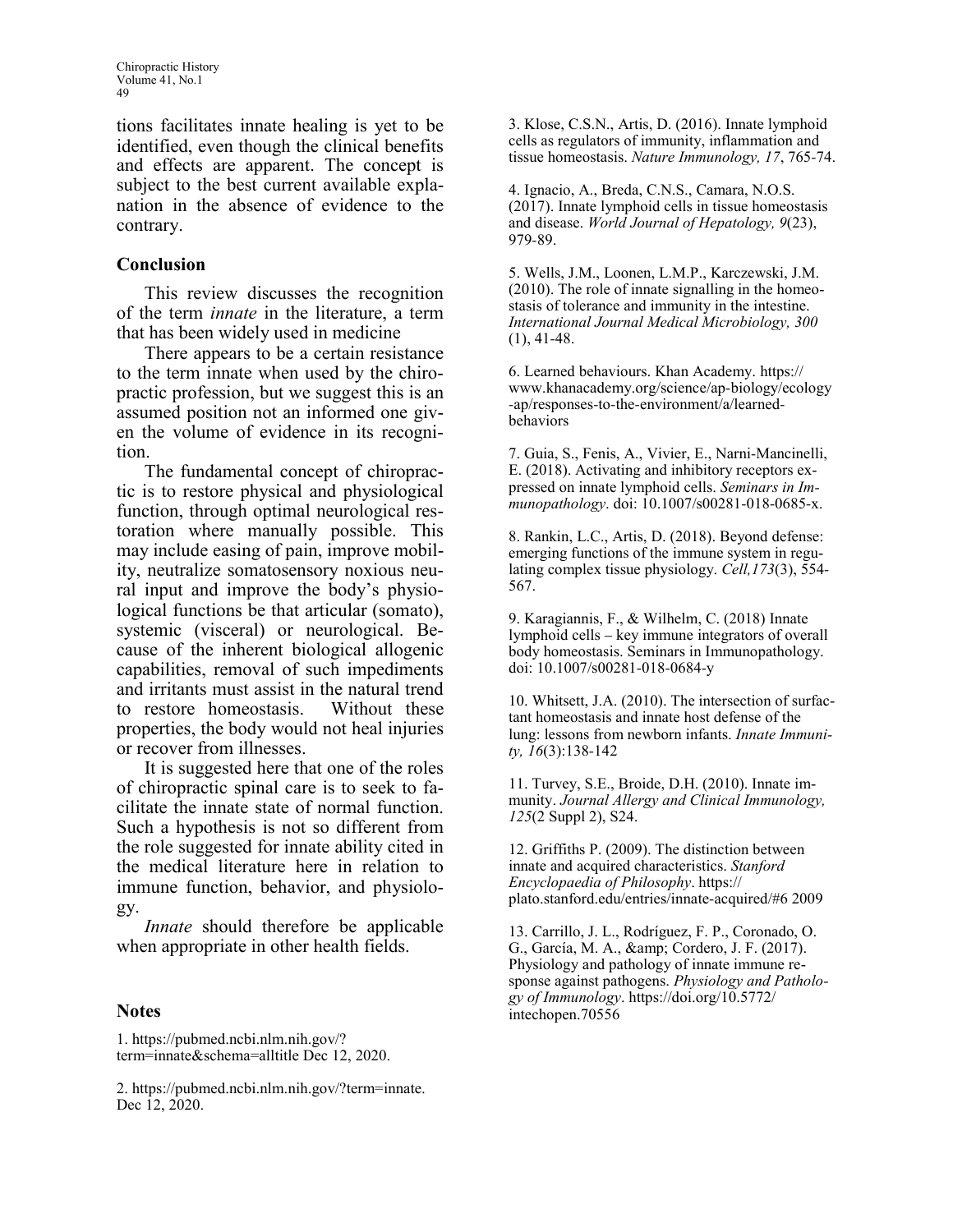14. Kox, M., van Eijk, L.T., Zwaag, J., et al. (2014). Voluntary activation of the sympathetic nervous system and attenuation of the innate immune response in humans. Proceedings of the National Academy of Sciences, 111(20):7379-84. doi: 10.1073/pnas.1322174111

15. Gordienko, A.N. (ed). (1958). Control of Immunogenesis by the Nervous System. Rostov-On-Don State Medical Institute.

16. Kenney, M.J., Ganta, C.K. (2014). Autonomic nervous system and immune system interactions. Comprehensive Physiology, 4, 1177-1200.

17. Carty, M,, Reinert, L., Paludan, SR., & Bowie, AG. (2014 Feb). Innate antiviral signalling in the central nervous system. Trends in Immunology, 35 (2), 79-87. doi: 10.1016/j.it.2013.10.012.

18. Elenkov, I.J., Wilder, R.L., Chrousos, G.P., Vizi, E.S. (2000). The sympathetic nerve--an integrative interface between two super systems: the brain and the immune system. Pharmacologic Review, 52 (4), 595-638.

19. Jänig, W. (2006). Sympathetic neurons innervating the immune tissue. In: The Integrative Action of the Autonomic Nervous System: Neurobiology of Homeostasis. Cambridge. Cambridge University Press, 148-151.

20. Cuoco, J.A., Fennie, C.N., & Cheriyan, G.K. (2016 Jul 29). Hypothetical link between osteopathic suboccipital decompression and neuroimmunomodulation. Journal of Neurology and Neuroscience, 7, 53.

21. Willard, F.H., Patterson, M.M., Dyson, V.E. (1994). Nociception and the neuroendocrineimmune connection. Proceedings of the 1992 American Academy of Osteopathy International Symposium, Athens, OH. University Classics.

22. Boone, W.R., Oswald, P., Singh, K., Ashton, A., Beck, R. (2006). Long term assessment of blood indices and immune panel profiling of subjects receiving chiropractic care: a pilot study. Journal of Vertebral Subluxation Research, 21, 11.

23. Gatterman, M.I. (2005). Foundations of Chiropractic Subluxation. 2nd ed. St Louis: Elsevier Mosby.

24. Leach, R.A. (1994). The Chiropractic Theories: Principles and Clinical Application. 3rd ed. Baltimore: Williams & Wilkins 1994.

25. King, H.H., Jänig, W., & Patterson, MM. (eds). (2011). The Science and Clinical Application of Manual Therapy. Edinburgh: Churchill Livingstone Elsevier 2011.

26. Sato, A., Sato, Y., & Schmidt, R.F. (1997) Somatosensory modulation of the immune system. In:. The impact of somatosensory input on autonomic functions. Reviews of Physiology Biochemistry and Pharmacology, 253-256.

27. McDowall, D. Emmanuel, E. Grace, S. & Chaseling, M. (2017). Tone as a health concept. Complementary Therapies in Clinical Practice, 29, 27-34.

28. Pure Life Chiropractic. (2018). The 5 pillars of health – an overview. https:// www.purelifechiropractic.com/blog/the-5-pillars-ofhealth-an-overview

29. TeachMePhysiology. (n.d.) Acute inflammation. https://teachmephysiology.com/immune-system/ immune-responses/acute-inflammation/

30. University of California - Riverside. (2006 Jul 28). Researchers show how the brain turns on innate behaviour. Science Daily. www.sciencedaily.com/ releases/2006/07/060728103827.htm

31. Bham, M. (n.d.). What are examples of innate behaviour? Socratic. https://socratic.org/questions/ what-are-examples-of-innate-behavior

32. Ryan, R.M., Deci, E.L. (2000). Selfdetermination theory and the facilitation of intrinsic motivation, social development, and well-being. American Psychologist, 55(1), 68-78.

33. Mason, M.M. (2012). Motivation, satisfaction and innate psychological needs. International Journal of Doctoral Studies, 7, 259-77.

34. Rahman, K., Fisher, E.A. (2018). Insights from pre-clinical and clinical studies on the role of innate inflammation in atherosclerosis regression. Frontiers in Cardiovascular Medicine, 32. doi: 10.3389/ fcvm.2018.00032.

35. Dimitrova, E., Caromile, L.A., Laubenbacher, R., & Shapiro, L.H. (2018). The innate immune response to ischemic injury: a multiscale modelling perspective. BMC Systems Biology, 12(1):50. doi: 10.1186/s12918-018-0580-z

36. CK-12 Foundation. (2012 Feb 24). Innate behavior. https://www.ck12.org/biology/innatebehavior/lesson/Innate-Behavior-of-Animals-BIO/